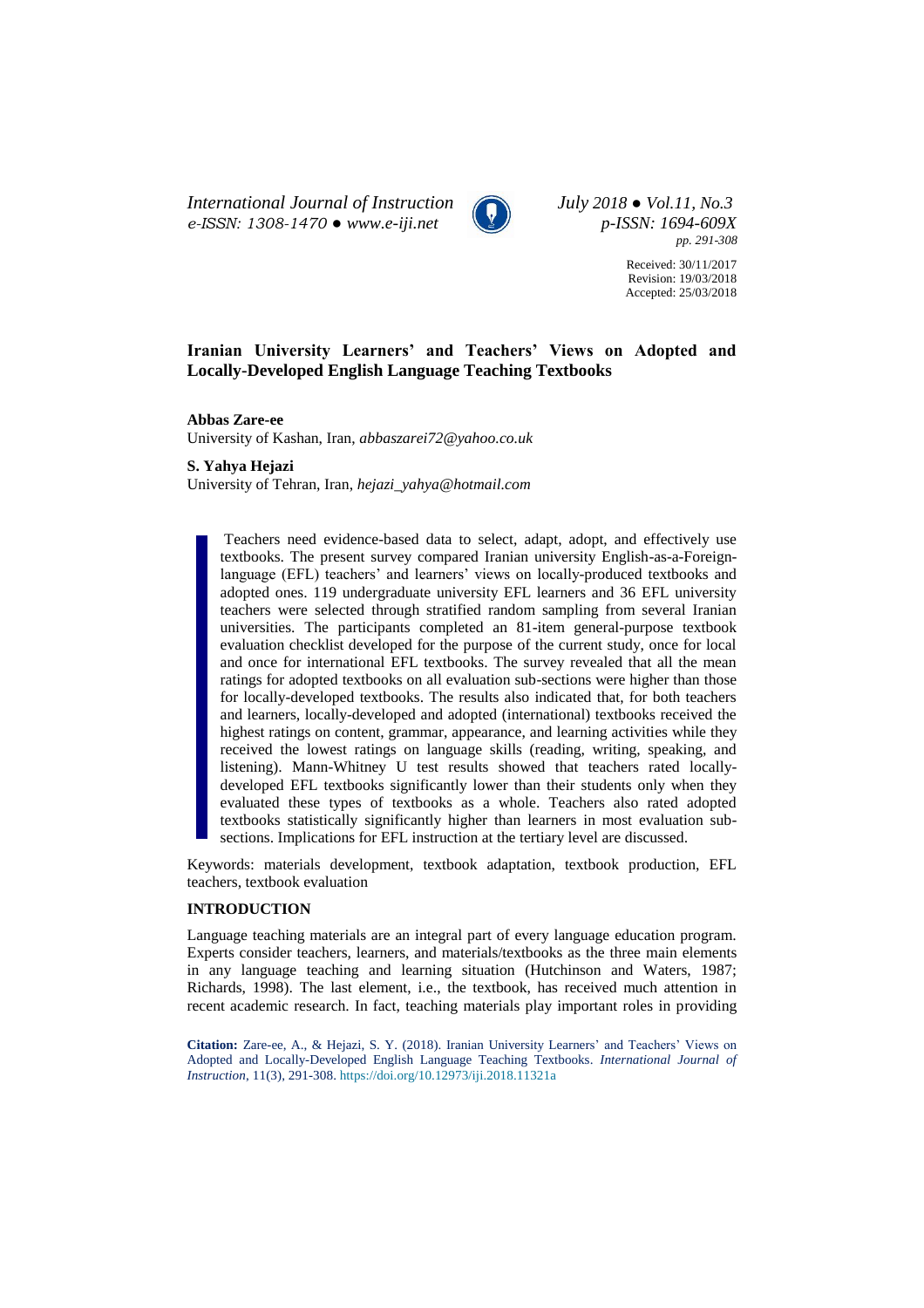learning stimuli, organizing the teaching-learning process, embodying the nature of language and learning, reflecting the nature of the learning tasks, facilitating teachers' job, and providing models for correct and appropriate language use (Hutchinson  $\&$ Waters, 1987). "Instructional materials generally serve as the basis of much of the language input that learners receive and the language practice that occurs in the classroom" (Richards, 2001: 251). ELT materials, as McKay (2012) believes, have traditionally aimed to provide students with correct grammatical and lexical items as well as the culture of inner circle countries, i.e. the United States, the United Kingdom, and Australia. Materials provide students with a good supply of language, explanations, and tasks and break learning up to manageable chunks, thus giving learners a sense of achievement (Charles & Pecorari, 2016). Materials are, therefore, vital resources for both language learners and teachers.

Materials used in Teaching English as a Foreign Language (TEFL) take a variety of forms. McGrath (2013) lists several types of materials, namely, textbooks, commercial materials such as reference and supplementary books, teacher-prepared materials, games, and realia. Adopting a broader perspective, Tomlinson (2001: 66) defines materials as "anything which can be used to facilitate the learning of a language. They can be linguistic, visual, auditory or kinesthetic, and they can be presented in print, through [the] live performance or display, or on cassette, CD-ROM, DVD or the Internet".

Of the various forms of materials used in TEFL, textbooks seem to be the most commonly used ones, justifying why the present survey delimits its focus on textbooks alone. Charles and Pecorari (2016: 81) maintain, "Textbooks form a key element of teachers' practice and students' classroom experience". Similarly, Richards (2014) states that in spite of recent technological advances, textbooks are still widely used by language teachers worldwide. They are the foundations of curricular practices in many schools (Richards, 1993) to the extent that they are considered 'the school syllabus' (Appel, 2011). In addition, they provide a road map for teachers in terms of teaching goals, contents, and methods (Richards, 2014). For teachers and learners, the textbook provides "the general content of the lessons and a sense of structure that gives coherence to individual lessons, as well as to an entire course" (Richards, 2014: 19).

Because of the centrality of materials in TEFL in general and the key role of textbooks in particular, much research has addressed the role of textbooks. The value of textbooks in language courses has been the subject of much debate among researchers (Richards, 1985; Nation & Macalister, 2010; Charles & Pecorari, 2016). What probably encapsulates much of the debate on the role of textbooks is the binary view on the (un)necessity of textbook use for language teaching purposes, namely, the 'pro-textbook view' and the 'anti-textbook view', to use Charles & Pecorari's (2016) terms. The former view considers textbooks as absolutely necessary and emphasizes several key factors necessitating their use. The latter, on the other hand, regards textbooks as unnecessary or takes a negative view of them. Differing perspectives on textbooks have also been introduced by Allright (1981) who explains two key positions regarding the exact role of textbooks in classroom, namely, 'deficiency view' and 'difference view'.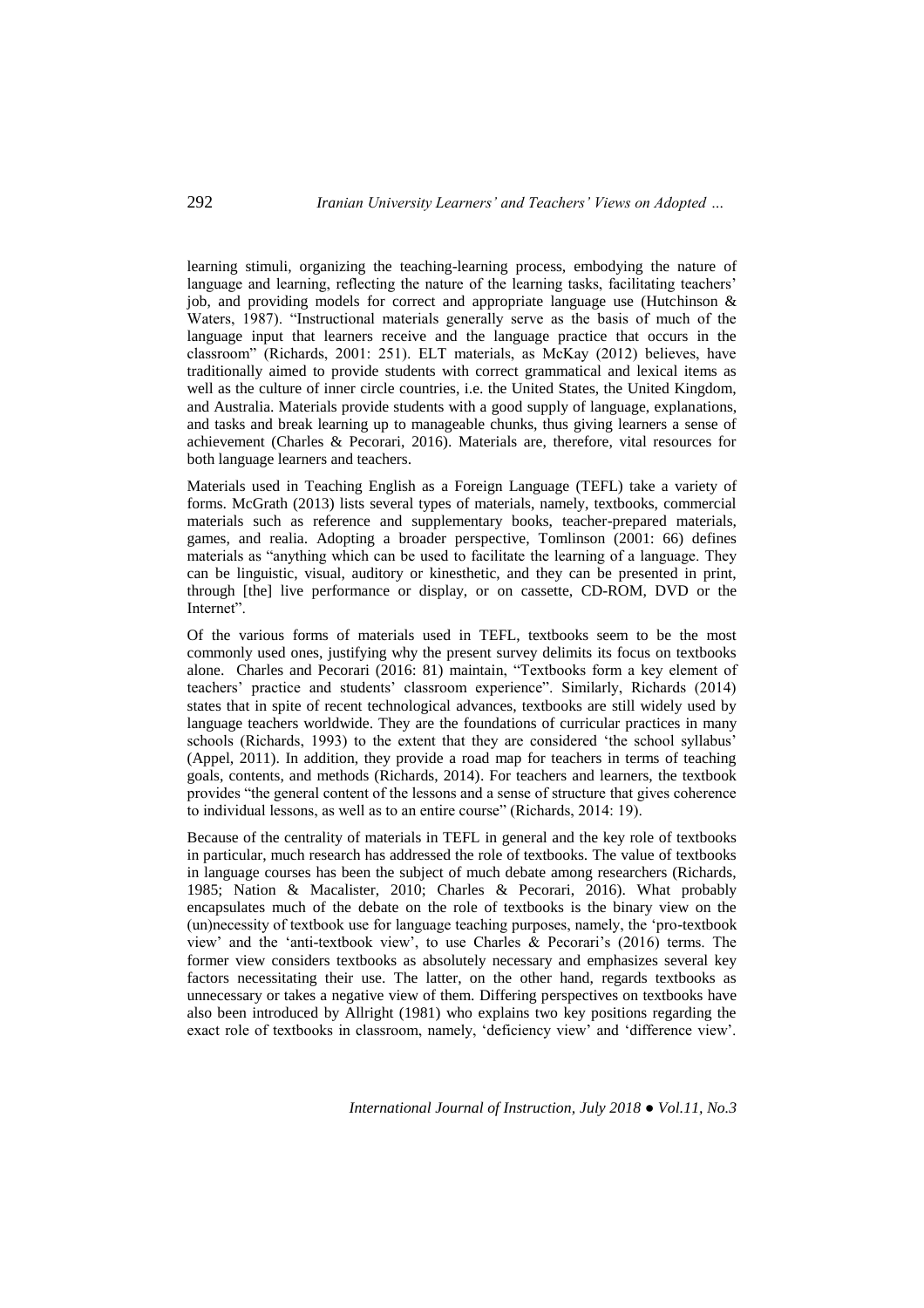The former assumes that published materials are supposed to compensate any deficiency on part of the teacher and syllabus. The latter, on the other hand, considers a primary role for textbooks due to the fact that they have been developed by experienced materials developers. Crawford (2002: 82) maintains that Allright's perspectives undermine teachers' roles to "classroom managers, technicians, or implementers of others' ideas". If we assume that textbooks are essential and beneficial, one very important next question would be what type of textbooks are to be used by teachers when they have a wide variety of locally-produced and/or adopted EFL textbooks to choose from. The perceivable gap in the reported line of research is the neglect of teachers' and learners' preferences for different types of textbooks. In other words, there is little evidence to show whether locally-produced textbooks or adopted ones are preferred by learners and teachers.

In other words, any claims on the appropriateness or inappropriateness of either adopted or produced materials must be based on objective textbook evaluation. Richards (2005: 18) states that "educational publication is after all, a business, and the challenge for materials writers is to meet educational objectives and standards while at the same time meeting market requirements". Thus, objective data needs to be collected to make sure one is not sacrificed at the expense of the other. A comparison of evaluation data on developed and adopted materials can facilitate decision-making for teachers who have access to both types of textbooks. The consumers of EFL textbooks (learners and teachers) may have preferences for adopted and/or locally-developed materials which should be discovered. To explore these preferences, the present survey was designed to address the following research questions:

1. How do Iranian university EFL learners and teachers evaluate locally-developed EFL textbooks?

2. How do Iranian university EFL learners and teachers evaluate adopted EFL textbooks?

3. Is there any statistically significant difference between university EFL learners' and teachers' evaluation of locally-developed EFL textbooks?

4. Is there any statistically significant difference between university EFL learners' and teachers' evaluation of adopted EFL textbooks?

#### **REVIEW OF THE RELATED LITERATURE**

#### **The Anti-Textbook View**

Experts who advocate the anti-textbook view present different arguments. For example, Prabhu (1987) thinks that already published textbooks cannot be effective due to the fact that they fail to make teaching matched to the learners' current knowledge. Allright (1981) maintains that textbooks exclude learners from the dynamic process of curriculum design. Harwood (2005) believes that textbooks lack authentic academic language, and textbook developers might not possess adequate theoretical and practical background knowledge in linguistics and pedagogy, making them commercial products concerned with marketing issues rather than pedagogical validity. These may be some of the reasons why EFL teachers including experienced teachers of English for Specific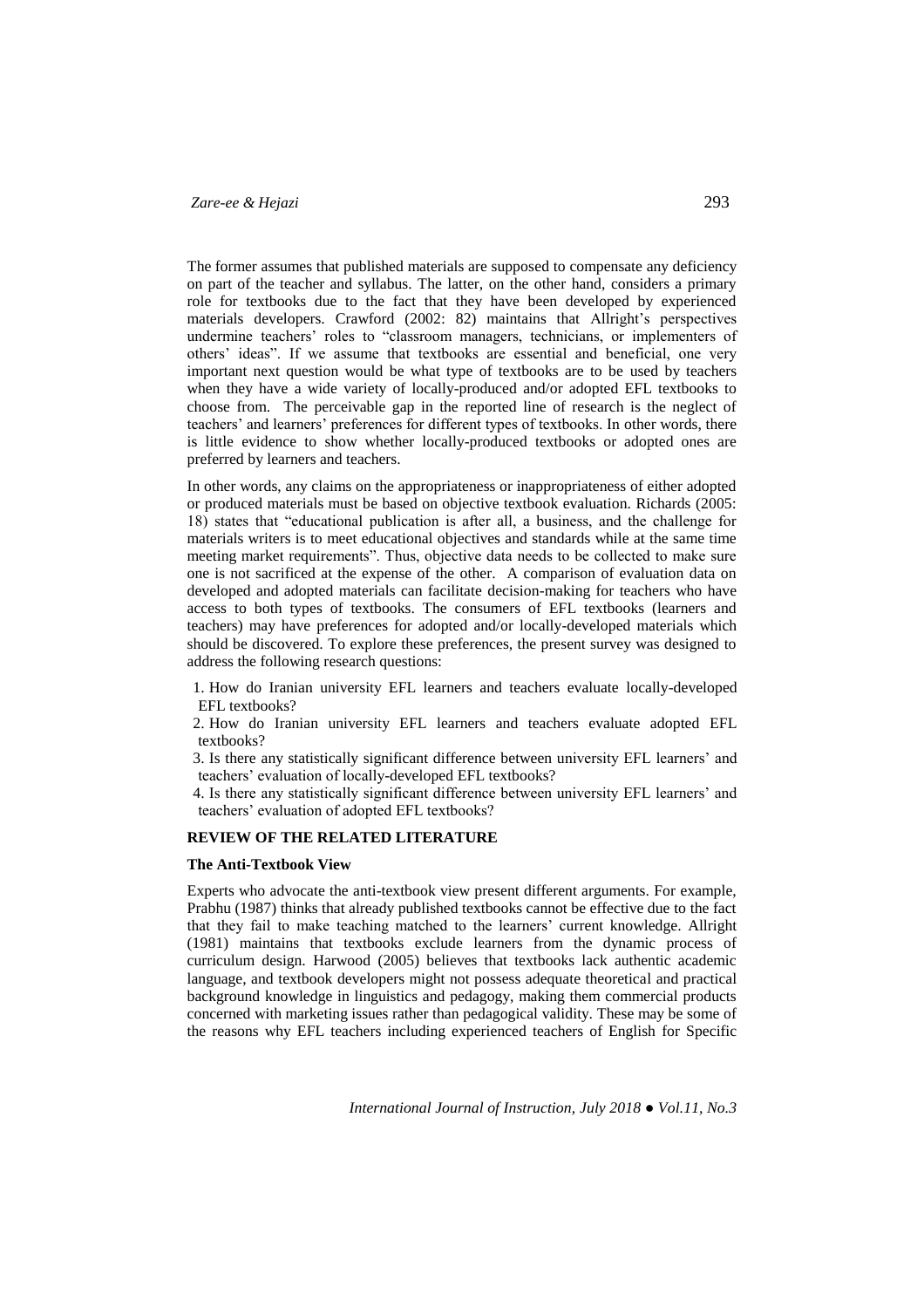Purposes (ESP) sometimes prefer to use materials from a wide range of commercial or authentic sources, instead of formally-prescribed textbooks (McGrath, 2013). Even some well-known language teaching methods of the 1960s and the 1970s discourage the use of textbooks. Community Language Learning (CLL), for example, relies highly on student-generated materials. Similarly, Total Physical Response (TPR) and Silent Way (SW), as two other examples, use oral materials in early stages of language learning.

It should be interesting to know that, in some countries, the anti-textbook view has found its way into national policies. In Singapore, the Ministry of Education has replaced ELT books in primary schools with shared reading of Big Books providing "a context for target language items and a stimulus to discussion and writing" (McGrath, 2013: 16). For young learners with limited language proficiency, experts consider formal, coursebook-based instruction as inappropriate (e.g., Ghosn, 2017). Textbooks have also been criticized for shortcomings such as failure to offer appropriate and realistic language models (Porter & Roberts, 1981), contextualize learning activities (Walz, 1987), facilitate cultural understanding (Kramsch, 1987), and achieve equity in gender representations (Graci, 1989).

The main claims of the anti-textbook view have been succinctly summed up by Tomlinson (2012). In his view, textbooks are superficial and reductionist, disempower teachers and learners, fail to cater for diverse needs of learners, impose syllabus and teaching approaches, and remove initiative and power from teachers. He thinks that global materials cannot cater for the needs of particular individuals in specific contexts. In fact, large institutions and Ministries of Education in Turkey, Oman, Bulgaria, Namibia, etc. have recently realized the importance of developing materials locally for their own learners (Tomlinson, 2012). McGrath (2013) points out a number of criticisms leveled against textbooks. First, they cannot support whole person learning; in other words, they fail to take into account learners' both affective and cognitive aspects and are "more concentrated on linguistic and analytical aspects of learning" (Tomlinson, 2003). Second, global textbooks, written based on the anglocentric view of the world, spread western values, leading to cultural imperialism. Third, they cannot represent authentic language use. Fourth, they fail to offer a realistic picture of minorities, gender issues, and political agendas. Fifth, textbooks marginalize teachers to the extent that "less and less appears to be left to the teacher to decide and work out" (Hutchinson  $\&$ Torres, 1994: 316), downplaying their role to mere technicians.

### **The Pro-Textbook View**

The second view of the textbook, the pro-textbook view, makes a strong case for their use in language classes. Primarily, they are very beneficial to the language teacher. "Textbooks can stimulate teachers' professional development, providing suggestions for new approaches and activities" (Charles & Pecorari, 2016: 79). Tomlinson (2012) points out that textbook are essential in that they are cost-effective and time-saving. They help standardize teaching in many institutions. In decision-making for material use in EFL classes, most teachers would probably prefer to rely on a textbook because, as Harwood (2005) contends, textbooks are developed based on rigorous research and expert judgment. They provide teachers with still another resource (McGrath, 2013) in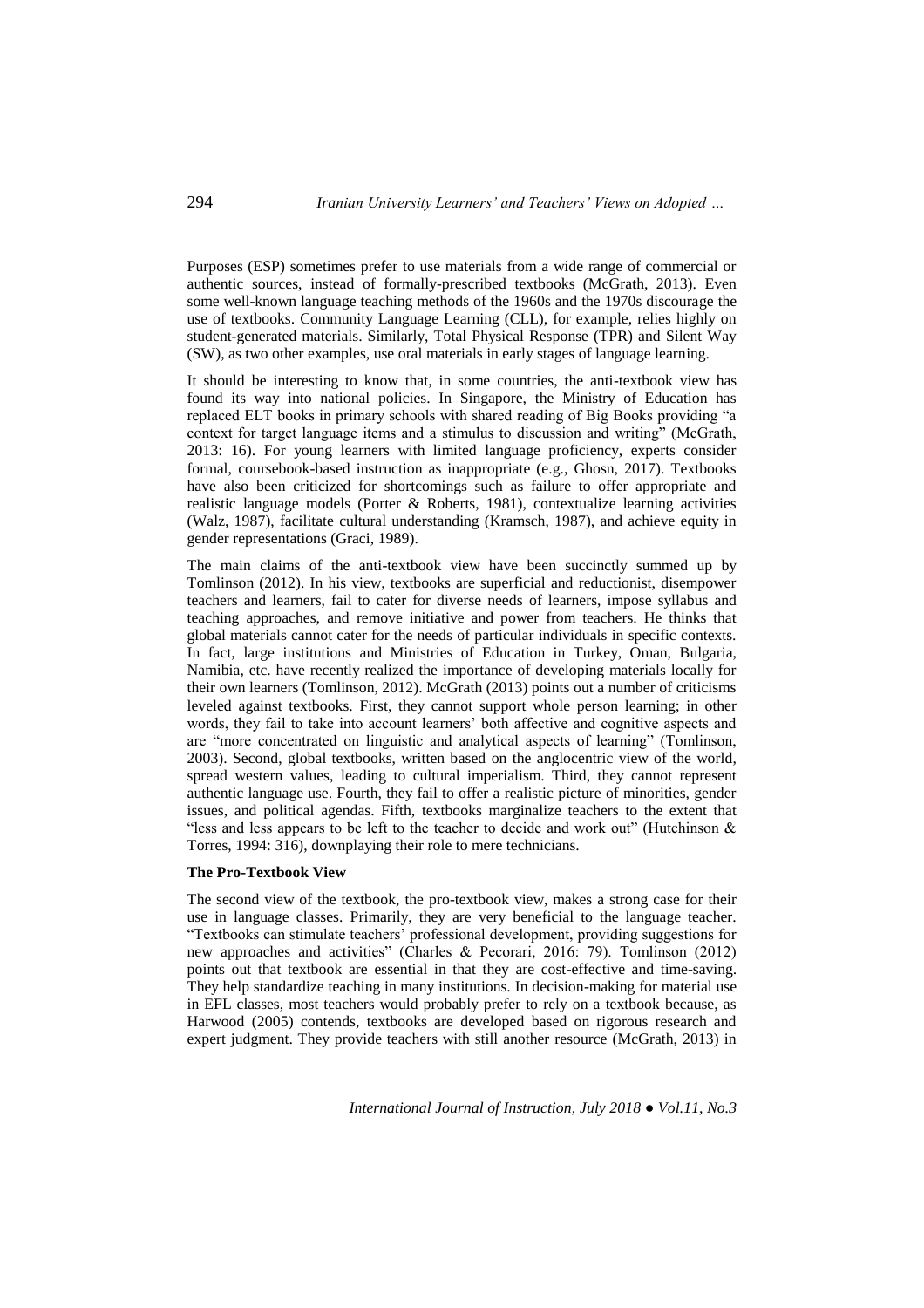addition to all what has been made available through advances in information communication technologies.

Surprisingly, "the textbook not only survives, but it thrives" (Hutchinson & Torres, 1994: 316). In fact, it serves as a structuring tool helping the teacher plan for and manage the unpredictability of the classroom context as a communicative event; moreover, it can provide ample opportunities for teachers and learners to negotiate. Also, it serves accountability purposes for all stakeholders and helps both learners and teachers become aware of the expected standards (Hutchinson & Torres, 1994). Suitable textbooks help inexperienced teachers deal successfully with different learners (Crawford, 2002) and provide them with a valuable source of information and support and a means for professional development (Donoghue, 1992).

The success or failure of any English language teaching syllabus is highly dependent on textbooks. After the specification of learning objectives in the syllabus, a good textbook can "put flesh on the bones" (Nunan, 1991: 208) of that syllabus. Textbooks can "suggest the intensity of coverage for all syllabus items, allocating the amount of time, attention and detail particular syllabus items or tasks require" (Richards & Rodgers, 1986: 25). In addition, they are a source of information for language, generate interest in learners, and support learning (Dudley-Evans & St John, 1998; Cunningsworth, 1995). For short, McGrath (2013: 22-23) highlights some of the main advantages of textbooks:

- 1. They reduce the time needed for lesson preparation.
- 2. They provide a visible, coherent program for work.
- 3. They provide support [for untrained or inexperienced teachers linguistically and methodologically].
- 4. They are a convenient resource for learners.
- 5. They make standardized instruction possible.
- 6. They are visually appealing, cultural artefacts.
- 7. Coursebook packages contain a wealth of extra material.

#### **Adopting, Adapting, and Developing Textbooks**

Iranian EFL teachers face different options in selecting materials for EFL classes. Many are forced by their institutions to teach textbooks produced locally or nationally for the intended group of learners. These are teachers employed by the Iranian Ministry of Education who can exercise almost no control over their textbook choice (for more details, see Atai, 2013). Some choose materials from a wide range of commercially produced and internationally marketed textbooks available in their teaching context and use them without any change. These are usually part-time teachers working in private language institutes run by the private sector of Iranian Language Education. The private sector has, of course, been under a barrage of criticisms from both officials (Ministry of Education 2002) and independent researchers (e.g. Hayati & Mashhadi 2010). The third group uses available materials with major or minor modifications to suit their contexts and purposes. They are usually some administerators of private language schools or private tutors. In other words, Language education programs in Iran employ materials adapted, adopted, or developed by local experts. For high schools, general pre-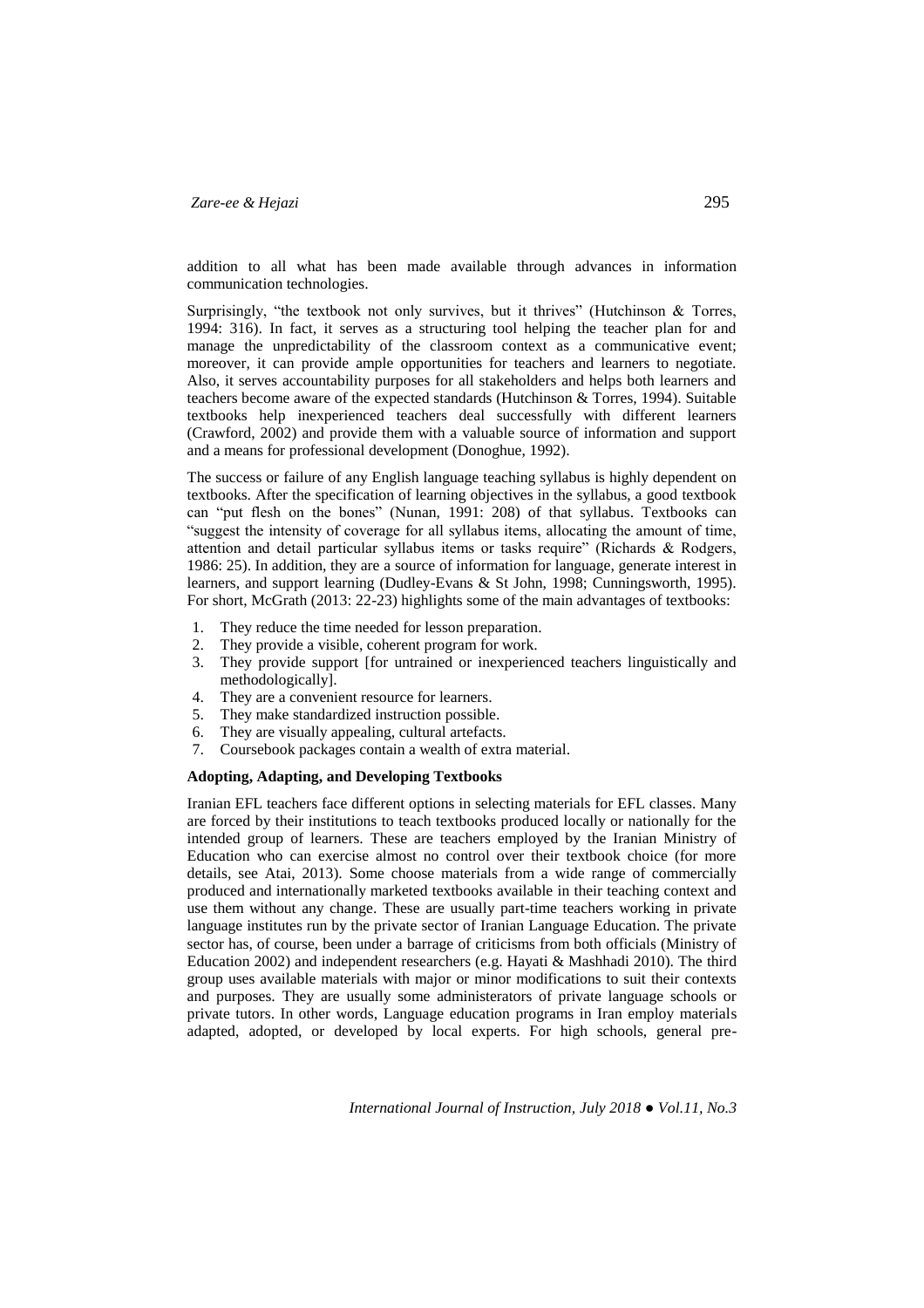university EFL courses, and most ESP courses, the Ministry prescribes textbooks for the whole nation. As Nation and Macalister (2010) point out, the school or Ministry of Education might require teachers to closely follow the assigned books with minimal adaptation so as to achieve standardization in quality and quantity of education. The philosophy seems to be that the teacher either lacks the necessary expertise in adapting the textbook or "is convinced of the high quality of the course book" (Nation  $\&$ Macalister, 2010: 160). Since these published materials are meant to reach a wide, national audience, it is highly improbable that they cater for the needs of particular groups of learners in different corners of the country (Charles & Pecorari, 2016).

The private language education sector in Iran mainly adapts ELT textbooks to make internationally-produced textbooks suitable for the Iranian non-governmental teaching context. Changes are mainly superficial and include adding, deleting, modifying, simplifying, reordering, and changing culturally inappropriate content (see Charles & Pecorari, 2016). Textbooks are sometimes adapted by changing the sequencing of the content, format, and presentation and by adding or omitting monitoring and assessment stages in the curriculum (Nation & Macalister, 2010). Internationally produced materials by well-known publishers such as Oxford University Press, Longman, Cambridge University Press, and Pearson are seriously criticized by authorities at very high levels of curriculum evaluation hierarchy (e.g. Supreme Council of Cultural Revolution) for neglecting cultural, religious, economic, and social aspects of the Iranian society. The alternative solution proposed and supervised by the Council has been the development of suitable(?) materials by the Organization for Researching and Composing University Textbooks in the Humanities (SAMT). The highest level of freedom in the selection and adaptation or adaptation of EFL teaching materials is enjoyed by university staff working at the English departments of universities.

Most practitioners in TEFL would agree that EFL textbooks need to be adapted to be made usable for a particular classroom. Changes usually call for "responding to the environment, taking account of needs, or putting principles into practice" (Nation & Macalister, 2010: 161), and aligning them to the state-of-the-art knowledge in applied linguistics. For example, a textbook might lack activities successfully used by the teacher before or not be based on teachers' intended teaching and learning principles. Also, time constraints, content unsuitability for students' age, proficiency level, and exclusion of the type of language, skills, discourse, or strategies the students need are among other reasons why textbooks are adapted (Nation & Macalister, 2010). Moreover, already published textbooks cannot be effective due to the fact that they fail to make teaching matched to the learners' current knowledge (Prabhu, 1987). As Graves (2000) believes, adaptation could also be performed by the teacher at the levels of unit or syllabus. Islam and Mares (2003) consider adaptation as an indispensable process in language teaching since the teacher always adapts materials either consciously or unconsciously even when he "selects the book, knows every student in the class well, and is using materials specifically designed for the context they are in" (p. 86).

Regarding textbook adaptation purposes, McGrath (2002) provides two reasons. First, it helps tailor materials to specifically address the interests and needs of learners as well as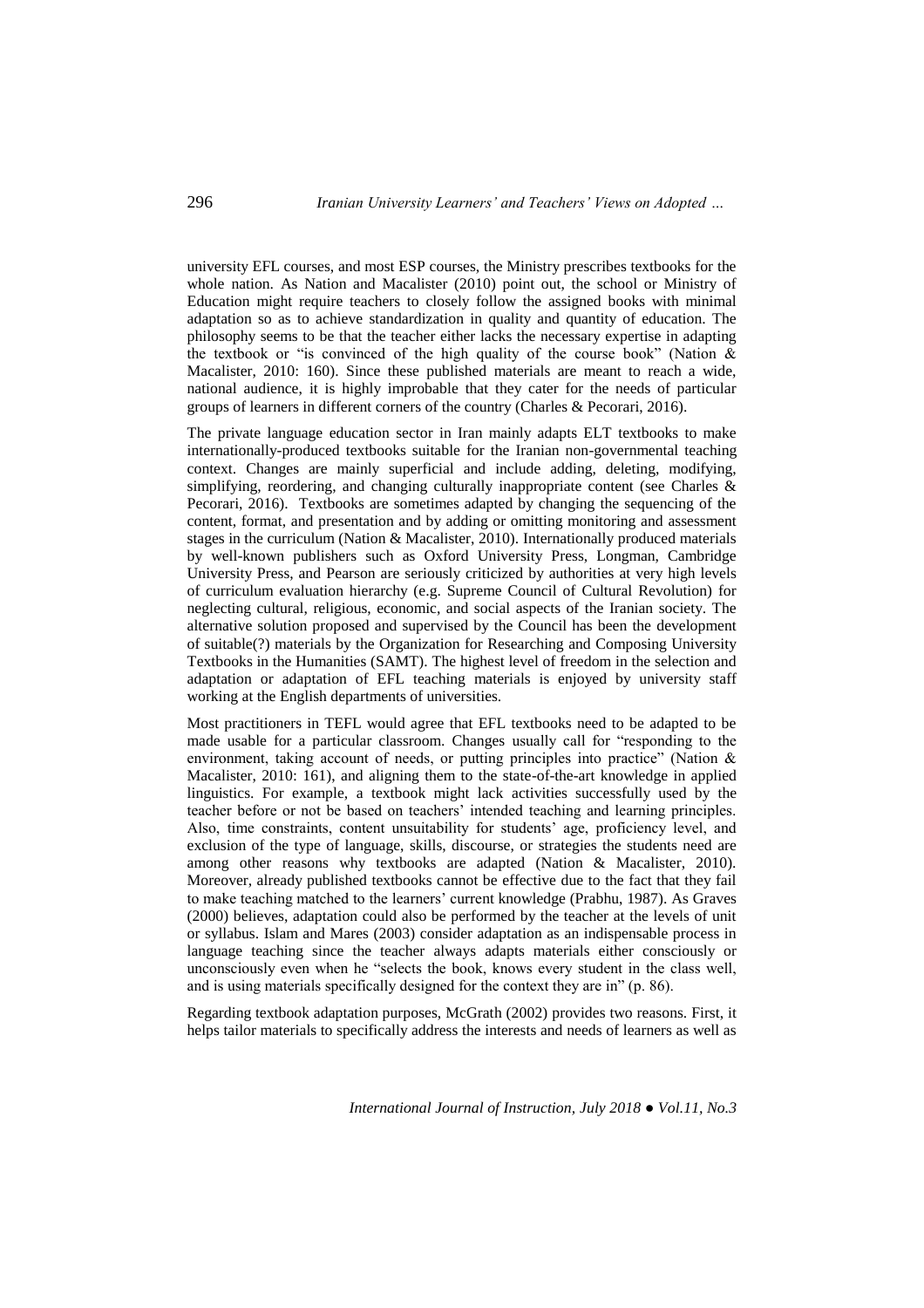teachers' capabilities. Second, it aims to modify inherent deficiencies of the textbook such as linguistic inadequacies, out-of-datedness, and lack of authenticity and variety. Nation and Macalister (2010) believe more professional, experienced teachers usually reject the use of a single textbook for a class. Having a comprehensive view of the elements of curriculum design process, experienced teachers want to exercise more freedom in terms of content, presentation, and assessment and prefer to adapt materials (Nation & Macalister, 2010). We doubt that the freedom intended by these scholars is given to a large portion of experienced English language teachers in the country because of the requirements of a highly centralized system.

At the tertiary level, Iranian EFL teachers sometimes decide to write materials for their own classes. Experienced private tutors who attract most of the customers in their locality may also develop their own materials. Some highly professional language institutes with branches all over the country (e.g. ILI or Iran Language Institute known very well as Kanoone Zabane Iran) also develop their own materials. Howard and Major (2004) believe, teachers develop new materials for several reasons such as contextualization, timeliness, individual needs, and personalization. They argue that teachers design new materials to better cater for their specific learning context and students' particular needs, interests, and learning styles. Teachers who develop their own materials can develop tasks tailored to the needs of their students and enhance their own knowledge and skills in academic discourse, learning, and pedagogy (Charles & Pecorari, 2016).

Development of materials for a particular context that is audience-oriented and informed by comprehensive needs analyses can be the best choice. With all its benefits, this is much more difficult than adapting/adopting materials. In fact, Hutchinson and Waters (1987) consider it as "a last resort, when all other possibilities of providing materials have been exhausted" (p. 125). As McGrath (2013: 92) thinks, using a coursebook is not an either/or choice; in fact, "coursebook-based teaching is a continuum from frequent to less frequent coursebook use, with opportunities for autonomy and creativity ranging from minor forms of adaptation to extensive supplementation".

Materials development is an important undertaking requiring the investment of much time and effort (Charles & Pecorari, 2016). Needless to say, extensive research should be conducted to analyze students' needs in order to produce successful materials, which might not be possible for every teacher due to insufficiency or lack of resources and suitable opportunities (Stoller & Robinson, 2014). Stoller (2016) stresses that the development of effective materials should be informed by thorough needs analysis. In fact, "needs analysis is central to EAP teaching and is also of particular relevance to the production of materials, since it is key to both their selection and their development" (Charles & Pecorari, 2016: 74).

### **Teachers' and Learners' Views on Textbooks**

Teachers' and learners' views on textbooks are significant since they can affect how they use them. "The textbook . . . influences what teachers teach and what and to some extent how learners learn" (McGrath, 2002: 12). If this is the case, then both teachers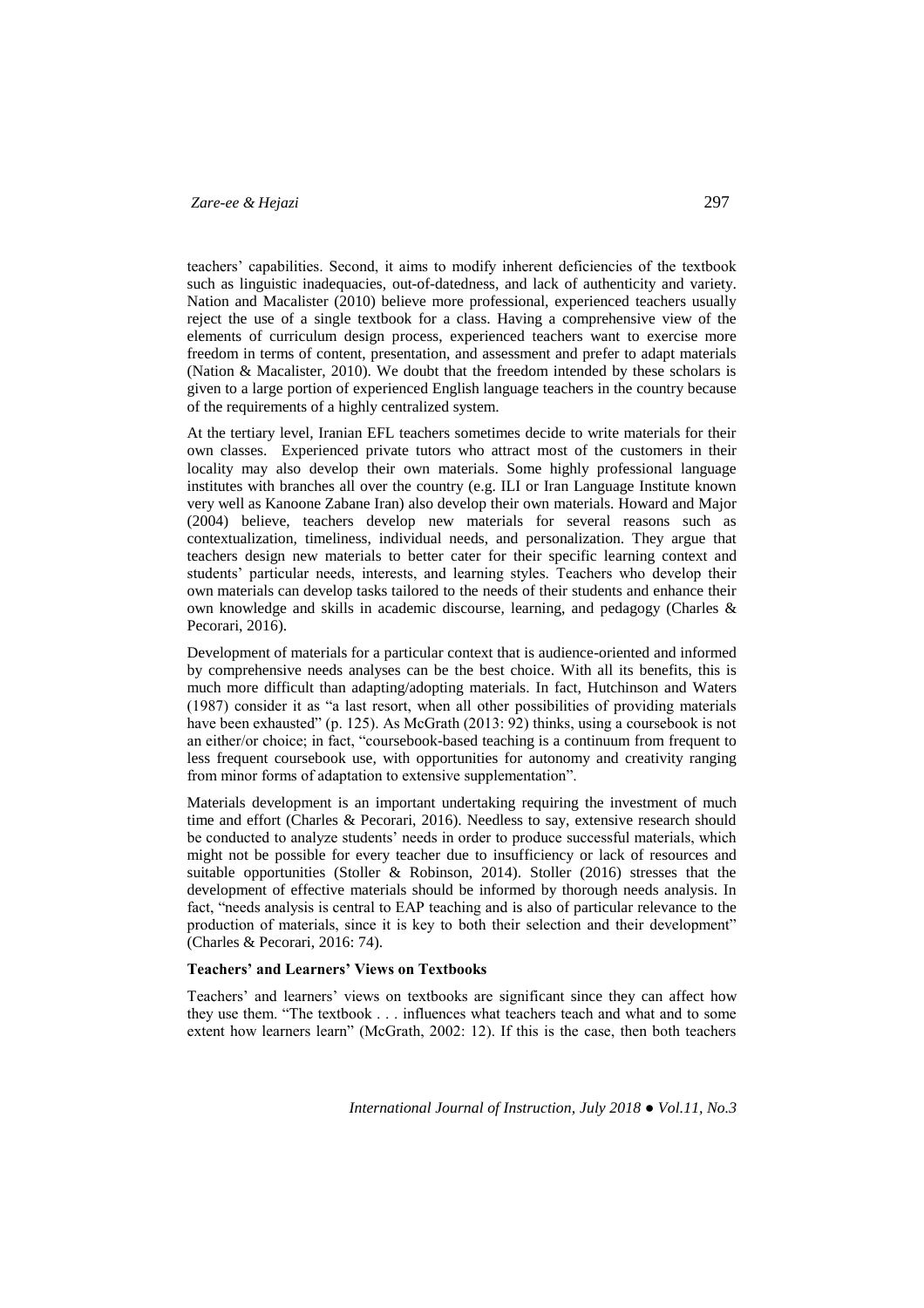and learners react to textbooks and their reactions cannot be disregarded in TEFL research. An interesting study of how teachers and learners see textbook was reported by Shawer (2010). In this study, teachers considered four different functions for textbooks, namely, guidance (map), support (walking stick), resource (supermarket), and constraint (roadblock), describing teacher's roles vis-à-vis textbook use as "curriculumtransmitters, curriculum-developers, and curriculum makers". More specifically, curriculum-transmitters closely follow the textbook, while curriculum developers adapt a textbook and tailor it to the particular needs of the students and the learning context. Finally, curriculum-makers use the textbook sporadically and create their own materials based on a primary needs analysis. Similarly, learners participating in McGrath's (2006) study used the same metaphors, i.e. support, guidance, and constraint, in addition to authority (great mind) and some negative images such as boredom (sleeping pills), worthlessness (rubbish bin), and fear/anxiety (nightmares).

Because of the wide range of possibilities that exist for EFL teachers in material selection and the importance of their views in the selection process, this study attempted to survey a group of Iranian EFL learners and teachers to explore possible differences in their views on locally-developed as well as on internationally produced EFL textbooks. Our extensive literature review indicates that no published research has so far systematically compared the efficiency and/or effectiveness of adapted, adopted, and developed materials used in the current Iranian English language education programs. This is a line of research that Iranian TEFL scholars can follow to address concerns voiced by Iranian officials, help teachers with textbook selection, and measure effects of these types of textbooks on language learning outcomes. To partially bridge the gap felt here, this study sought to look at different types of materials from the perspectives of both undergraduate EFL learners and their teachers. Given the division of opinions on adapted and developed materials and the fact that ELT materials used in Iran are either adopted from commercially available textbooks or developed by Iranian materials writers, the present study explored self-reported evaluations of university EFL teachers and learners of the two types of materials, developed and adopted. The study aimed to both present data on teachers' and learners' evaluations of textbooks and explore any possible significant differences in their evaluation of adopted and developed EFL textbooks.

#### **METHOD**

#### **Research Design**

One of the major lines of research in syllabus design and materials development in ELT is textbook evaluation. Based on Nation and Mcalister (2010), one of the main sources of evaluation data in this line of research is questionnaire data. To fulfill the aims of this study, a survey design was selected in which questionnaire data were collected to probe university EFL teachers' and learners' self-reported evaluations of the different dimensions of developed and adopted EFL textbooks including vocabulary, grammar, pronunciation, content, objectives, language skills, and language components. Both internationally-produced textbooks and locally-developed textbooks are used in the English departments of Iranian universities. Teachers, therefore, need to make informed decisions in choosing appropriate textbooks. Data collected through survey research can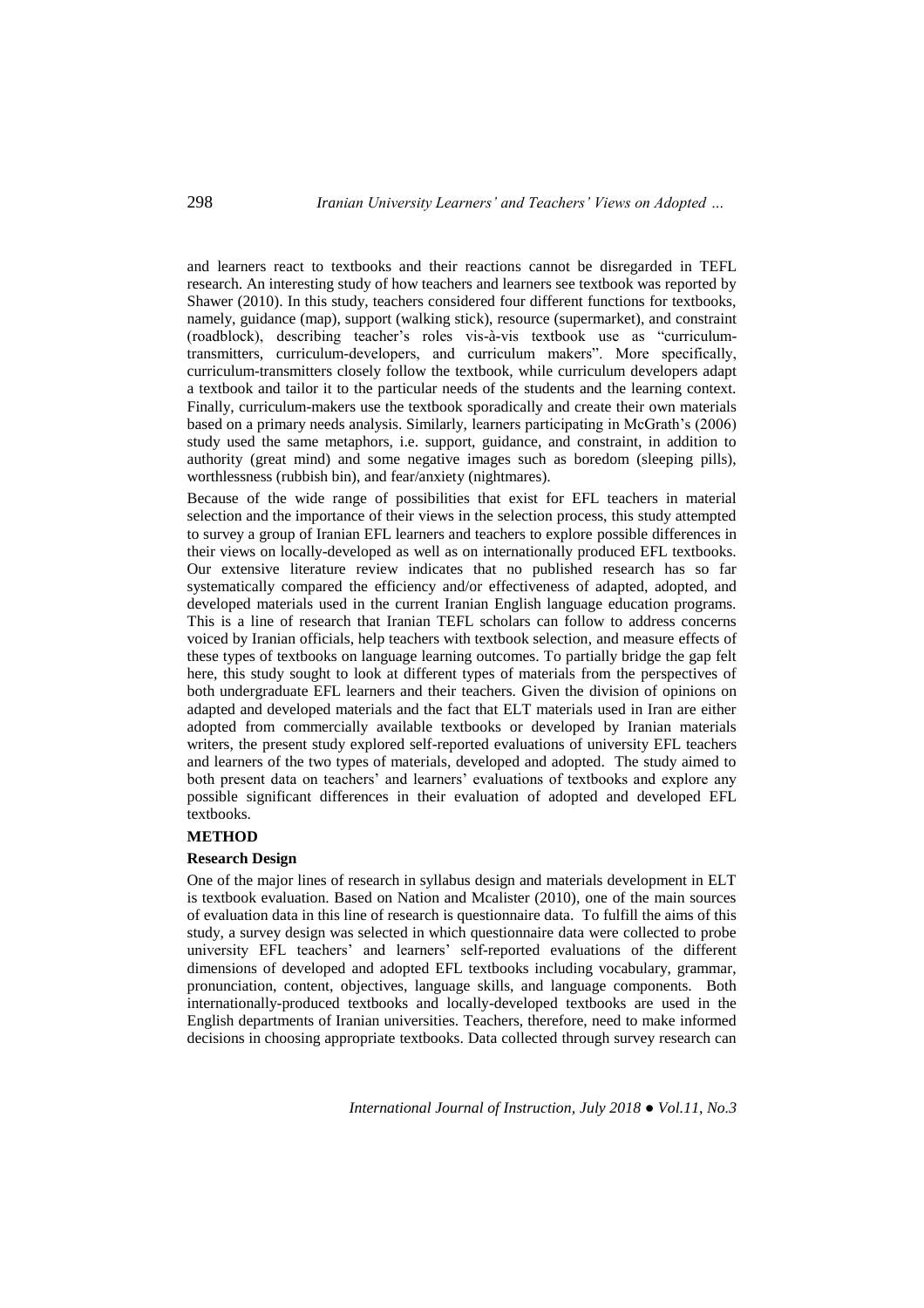provide insights that can be used in this type of decision-making, justifying the type of design selected for this research.

### **Participants**

The population targeted in the present study included all the EFL learners and teachers of five Iranian university English Departments, namely University of Isfahan, University of Kashan, University of Qom, University of Shiraz, and Jahad-Daneshgahi University of Isfahan in the 2015-2016 academic year. Stratified random sampling was used to select 119 undergraduate learners of English (15 males & 104 females) and 36 EFL teachers (21 males & 15 females) proportional to the population size of each department. Sample size was determined based on Krejcie and Morgan's (1970) table. Of the initially selected 240 EFL learners and teachers from the five departments, a total of 155 participants answered and returned the survey instrument of the research with the response rate of 64.58%. These participants had experienced teaching/learning EFL through both locally-developed and adopted materials.

#### **Instrument**

The instrument for the present study was a five-point Likert-scale researcher-made questionnaire including 81 items on different aspects of textbooks. Insights derived from the current discussion on ELT materials evaluation in a skills-based framework that underline simultaneous attention to all language skills and components in ELT materials (e.g. Jordan, 1997; Nation & Mcalister, 2010, Tomlinson 2013) were drawn upon in the selection and modification of items for the final questionnaire. The questionnaire items were selected, modified, and adopted from current sources in the literature on EFL textbook evaluation including Mukundan, Nimehchisalem, and Hajimohammadi (2011), Nation and Mcalister (2010), Mukundan and Ahour (2010), and Razmjoo (2007). Table 1 shows Cronbach's alpha reliability coefficients for each sub-section of the questionnaire and the instrument as a whole.

### Table1

|  |  |  |  | The Cronbach's Alpha reliability of the survey instrument |  |
|--|--|--|--|-----------------------------------------------------------|--|
|  |  |  |  |                                                           |  |

| No.            | Components                          | Items     | No. of Items | Alpha |
|----------------|-------------------------------------|-----------|--------------|-------|
|                | Appearance of the book              | $1-8$     | 8            | .714  |
| 2              | <b>Ouality of illustrations</b>     | $9-13$    | 5            | .673  |
| $\overline{3}$ | Activities in the book              | 14-22     | 9            | .841  |
| $\overline{4}$ | Attention to reading                | $23 - 26$ | 4            | .424  |
| 5              | Attention to listening              | $27 - 31$ | 5            | .761  |
| 6              | <b>Attention to Speaking</b>        | $32 - 35$ | 4            | .855  |
|                | Attention to writing                | 36-39     | 4            | .641  |
| 8              | Vocabulary practice                 | $40 - 44$ | 5            | .784  |
| 9              | Grammar practice                    | $45 - 53$ | 9            | .785  |
| 10             | pronunciation practice              | 54-56     | 3            | .719  |
| 11             | Content of the book                 | 57-61     | 9            | .689  |
| 12             | Clarity of instructional objectives | 62-71     | 5            | .689  |
| 13             | language use and structure          | $72 - 76$ | 5            | .671  |
| 14             | The book as a whole                 | 77-81     | 5            | .551  |
| 15             | Total                               | 1-81      | 81           | .964  |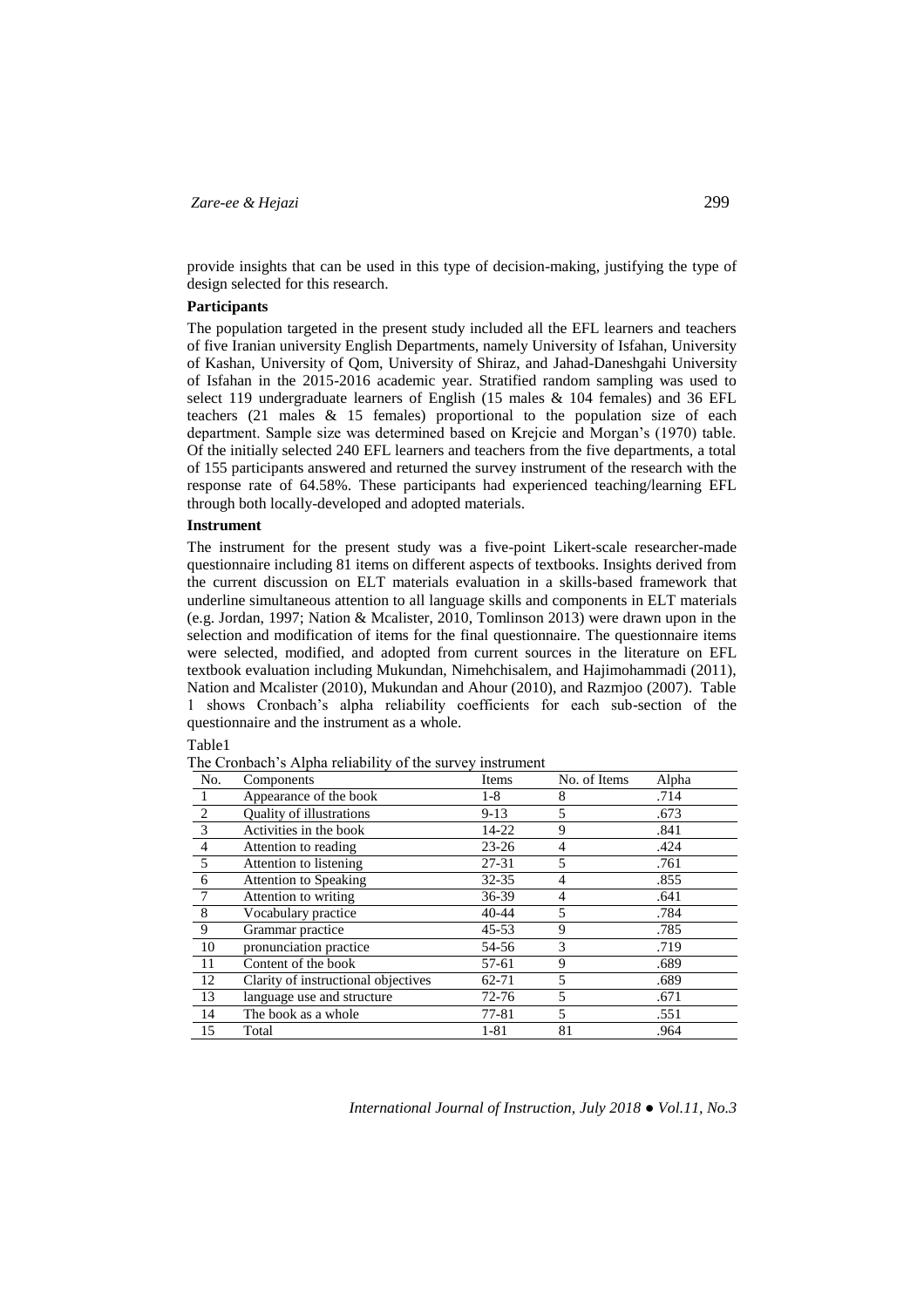In addition to the above 81 items, the questionnaire asked the respondents to indicate relevant demographic information including university affiliation, status as a teacher or a learner, and the type of textbook (locally-adopted or developed) that they evaluated. The same items were responded for both types of textbooks.

#### **Procedure**

After the construction of the questionnaire and making the necessary modifications based on expert views, multiple delivery methods were used to distribute the questionnaires among the participants. For EFL learners, the questionnaires were administered and the data were collected in classes. Some of the EFL teachers received and returned the questionnaires through email. Others were given the copied questionnaires through their departmental mailboxes. Descriptive statistics including means and frequencies as well as nonparametric inferential analyses were computed using SPSS.

### **FINDINGS**

#### **Descriptive Statistics for Research Questions 1 and 2**

Table 2 shows descriptive statistics on teachers' and learners' evaluations of different aspects of locally-developed textbooks used for English language teaching. Evaluation components of content, grammar practice, book appearance, and learning activities in locally-developed textbooks received the highest ratings from both teachers and learners. Interestingly, lowest ratings were assigned to the components of speaking, writing, reading, clarity of objectives, and pronunciation practice in locally-produced textbooks. Based on these results, it can be inferred that, in the eyes of teachers and learners, locally-developed textbooks mainly emphasize content and grammar, but largely neglect language skills of reading, writing, speaking, and listening.

## Table 2

Learners' ( $n=119$ ) and teachers' ( $n=36$ ) views on locally-developed textbooks

|                                     |       | Learners' ratings |       | Teachers' ratings |  |  |
|-------------------------------------|-------|-------------------|-------|-------------------|--|--|
| Evaluation components               | Mean  | SD                | Mean  | SD.               |  |  |
| Content of the book                 | 35.58 | 7.71              | 34.39 | 8.36              |  |  |
| Grammar practice                    | 28.35 | 5.78              | 28.14 | 5.21              |  |  |
| Activities in the book              | 26.26 | 6.15              | 24.11 | 7.33              |  |  |
| Appearance of the book              | 23.90 | 5.05              | 24.72 | 5.01              |  |  |
| Vocabulary practice                 | 15.71 | 3.30              | 15.47 | 3.94              |  |  |
| language use and structure          | 15.36 | 3.55              | 16.06 | 3.33              |  |  |
| <b>Ouality of illustrations</b>     | 15.21 | 3.03              | 14.81 | 3.80              |  |  |
| Attention to listening              | 15.06 | 3.95              | 14.31 | 4.25              |  |  |
| The book as a whole                 | 14.81 | 4.65              | 12.92 | 4.19              |  |  |
| Attention to writing                | 12.33 | 2.94              | 11.86 | 2.18              |  |  |
| <b>Attention to Speaking</b>        | 12.31 | 4.05              | 10.97 | 3.54              |  |  |
| Attention to reading                | 12.13 | 2.78              | 12.92 | 5.74              |  |  |
| Clarity of instructional objectives | 9.12  | 2.31              | 9.31  | 2.45              |  |  |
| pronunciation practice              | 8.75  | 2.69              | 8.03  | 2.69              |  |  |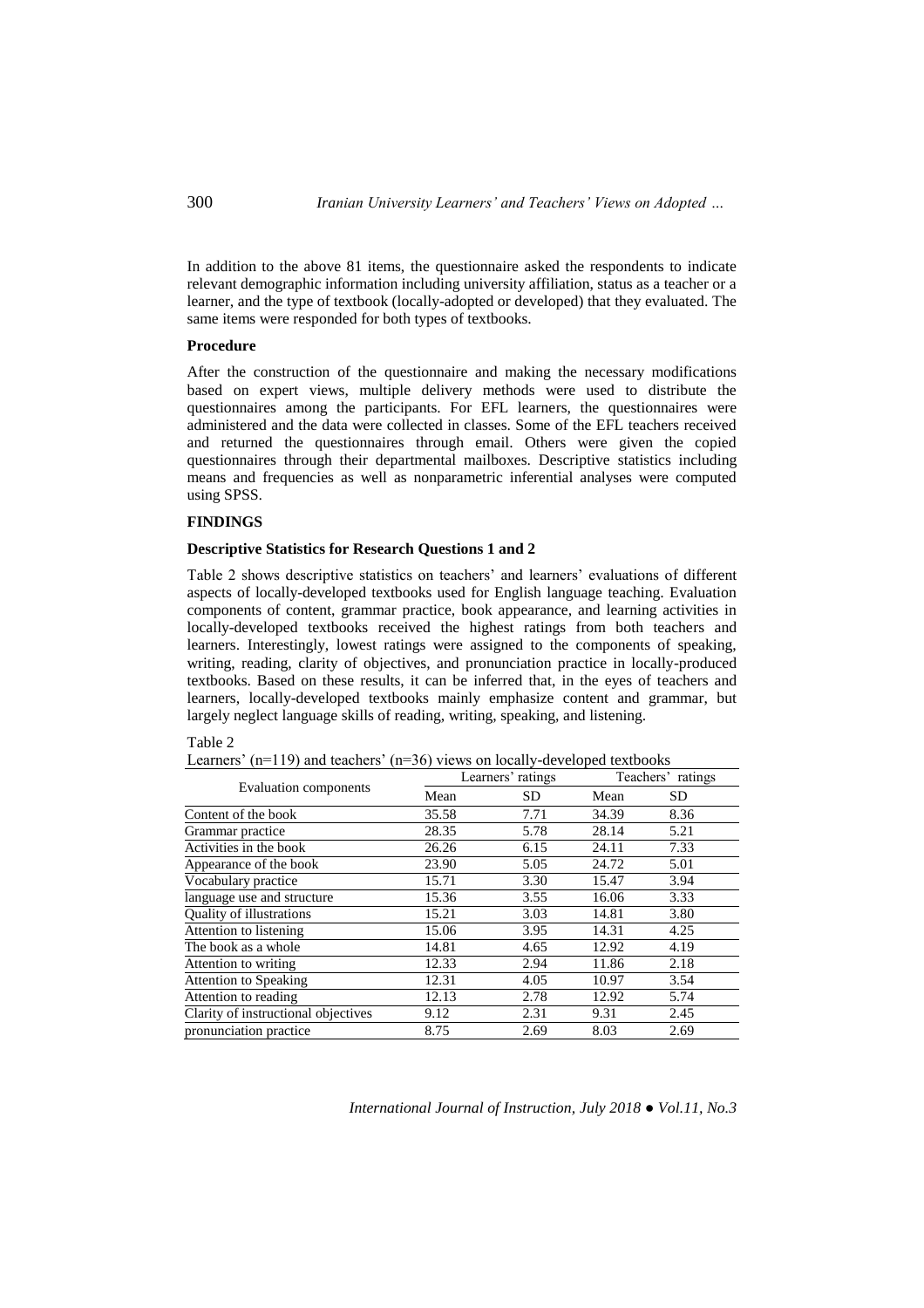Table 3 shows descriptive statistics for teachers' and learners' self-reported evaluations of adopted textbooks. One observation here is that all the mean ratings for adopted textbooks are higher than those for locally-developed textbooks. Here again, highest ratings were assigned to the components of content, grammar practice, book appearance, and learning activities in adopted textbooks. Lowest ratings of adopted textbooks went to reading activities, clarity of objectives, and pronunciation practice in the ratings of both teachers and learners.

### Table 3

Learners' (n=119) and teachers' (n=36) views on adopted textbooks

|                                     | Learners' ratings |           | Teachers' ratings |           |
|-------------------------------------|-------------------|-----------|-------------------|-----------|
| Evaluation components               | Mean              | <b>SD</b> | Mean              | <b>SD</b> |
| Content of the book                 | 39.96             | 6.56      | 41.58             | 7.93      |
| Grammar practice                    | 28.35             | 5.78      | 28.14             | 5.21      |
| Activities in the book              | 31.39             | 6.42      | 33.84             | 6.59      |
| Appearance of the book              | 26.18             | 4.55      | 29.53             | 4.38      |
| Vocabulary practice                 | 17.67             | 3.42      | 19.33             | 3.49      |
| language use and structure          | 16.77             | 3.39      | 19.39             | 3.66      |
| <b>Quality of illustrations</b>     | 17.32             | 3.18      | 19.56             | 3.66      |
| Attention to listening              | 17.55             | 3.44      | 19.89             | 3.97      |
| The book as a whole                 | 17.64             | 5.22      | 18.36             | 4.07      |
| Attention to writing                | 13.79             | 2.76      | 14.03             | 3.09      |
| Attention to Speaking               | 14.29             | 2.86      | 15.58             | 3.32      |
| Attention to reading                | 13.54             | 2.88      | 15.78             | 2.76      |
| Clarity of instructional objectives | 10.35             | 2.16      | 11.14             | 3.02      |
| pronunciation practice              | 9.81              | 2.48      | 10.67             | 2.52      |

As seen in Table 2 and Table 3, based on the data collected for this study, locally developed textbooks and adopted textbooks commonly used in ELT departments of Iranian universities are similar in that they receive high ratings on content and grammar practice and low ratings on language skills. The comparisons also show the relative superiority of adopted textbooks because of higher means on all components.

#### **Mann-Whitney U Test Results for Research Question 3**

Mann-Whitney U test was run in SPSS (Version 22) to address the third research question, i.e., whether there is any statistically significant difference between university EFL learners' and teachers' evaluation of locally-developed EFL textbooks. Table 4 shows that there was no statistically significant difference between the two groups when responses to all the 81 items of the evaluation checklist were entered into the analysis (U=1780, P=0.125). However, when ratings for each of the different components were considered separately, only one statistically significant difference was found: the teachers' and learners' ratings of the book as a whole. When considering the book as a whole, teachers rated locally-developed EFL textbooks significantly lower than their students (12.92<14.81, U= 1506.00,  $p \le 0.05$ ). In other words, in teachers' views, locally-developed textbooks generally received lower rating, indicating their dissatisfaction with the material that is produced locally.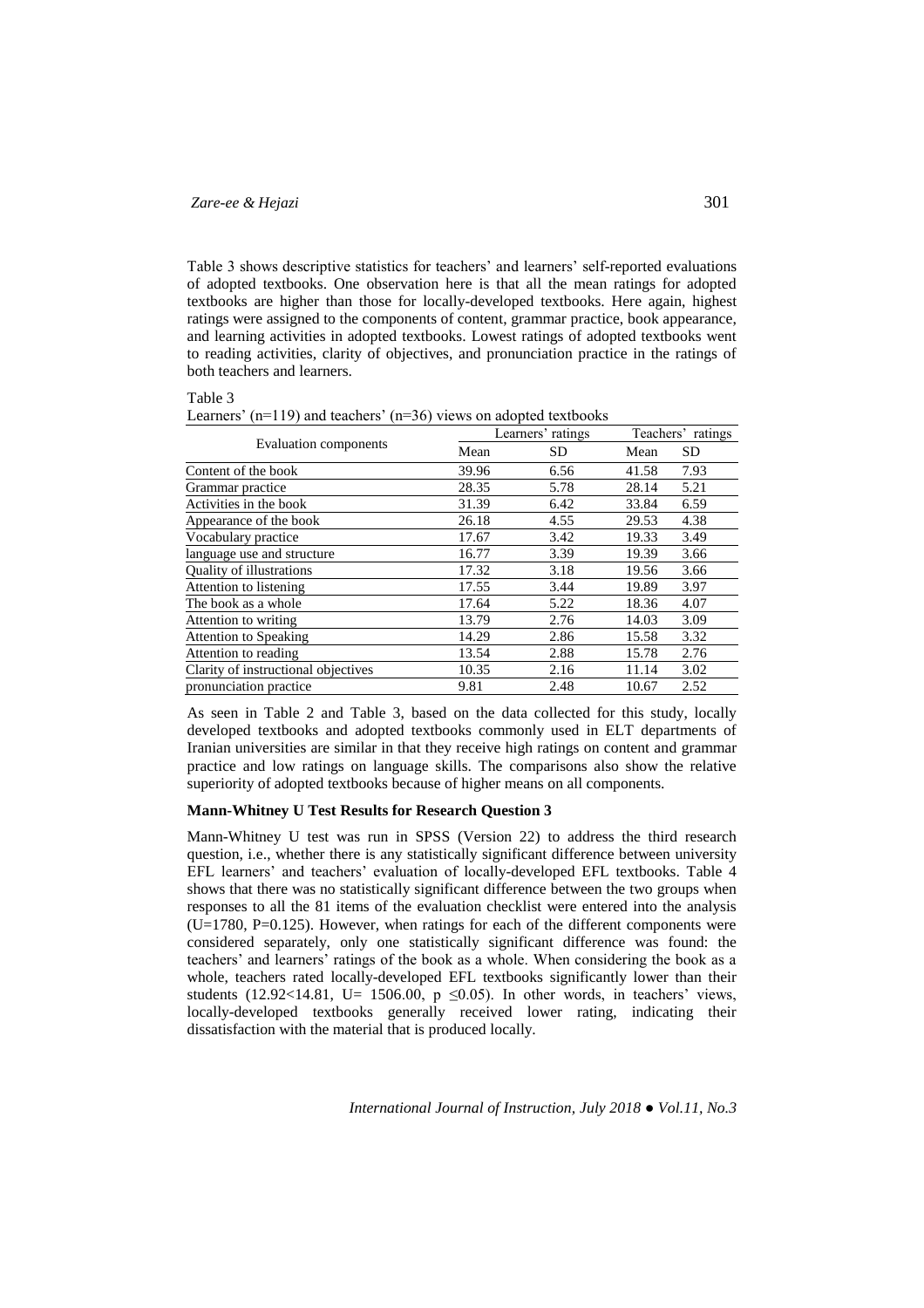|                | Differences between Teachers' and learners' views on locally developed textbooks |           |           |           |           |       |  |  |  |  |
|----------------|----------------------------------------------------------------------------------|-----------|-----------|-----------|-----------|-------|--|--|--|--|
| No.            | Components                                                                       | Items     | Teachers' | Learners' | Mann-     | Sig.  |  |  |  |  |
|                |                                                                                  |           | Mean      | Means     | Whitney U |       |  |  |  |  |
| $\overline{1}$ | Appearance of the book                                                           | $1-8$     | 24.72     | 23.90     | 1889.50   | 0.284 |  |  |  |  |
| 2              | Quality of illustrations                                                         | $9 - 13$  | 14.81     | 15.21     | 1960.50   | 0.439 |  |  |  |  |
| 3              | Activities in the book                                                           | 14-22     | 24.11     | 26.26     | 1690.00   | 0.055 |  |  |  |  |
| $\overline{4}$ | Attention to reading                                                             | $23 - 26$ | 12.92     | 12.13     | 2137.00   | 0.983 |  |  |  |  |
| 5              | Attention to listening                                                           | 27-31     | 14.31     | 15.06     | 1865.50   | 0.240 |  |  |  |  |
| 6              | <b>Attention to Speaking</b>                                                     | 32-35     | 10.97     | 12.31     | 1745.50   | 0.092 |  |  |  |  |
| $\tau$         | Attention to writing                                                             | 36-39     | 11.86     | 12.33     | 1951.00   | 0.415 |  |  |  |  |
| 8              | Vocabulary practice                                                              | $40 - 44$ | 15.47     | 15.71     | 2106.00   | 0.878 |  |  |  |  |
| 9              | Grammar practice                                                                 | $45 - 53$ | 28.14     | 28.35     | 2072.00   | 0.766 |  |  |  |  |
| 10             | pronunciation practice                                                           | 54-56     | 8.03      | 8.75      | 1817.50   | 0.166 |  |  |  |  |
| 11             | Content of the book                                                              | 57-61     | 34.39     | 35.58     | 1900.00   | 0.304 |  |  |  |  |
| 12             | Clarity of instructional                                                         | 62-71     | 9.31      | 9.12      | 2039.50   | 0.661 |  |  |  |  |
| 13             | language use and structure                                                       | 72-76     | 16.06     | 15.36     | 1968.50   | 0.460 |  |  |  |  |
| 14             | The book as a whole                                                              | 77-81     | 12.92     | 14.81     | 1506.00   | 0.007 |  |  |  |  |
| 15             | Total                                                                            | $1 - 81$  | 67.94     | 81.04     | 1780.00   | 0.125 |  |  |  |  |

**Mann-Whitney U Test Results for Research Question 4**

To address the fourth research question, i.e., whether there is any statistically significant difference between university EFL learners' and teachers' evaluation of adopted EFL textbooks, another set of Mann-Whitney U tests was run, once for the whole questionnaire and once for the constituent components. The results of the analyses reported in Table 5 indicated that there was a statistically significant difference between the two groups in their evaluations. Teachers rated adopted textbooks statistically significantly higher than learners ( $U = 1370.50$ ,  $p = .001$ ). Based on the descriptive data reported in Table 5, teachers ranked adopted textbooks higher than learners in all of the components and these differences were statistically significant in most cases including appearance of the book, quality of illustrations, activities in the book, attention to reading, attention to listening, attention to speaking, vocabulary practice, and language use and structure. The appearance and illustration of adopted textbooks received a higher evaluation by the teachers than learners. Teachers also rated adopted textbooks significantly better than learners in terms of activities related to language skills and components.

Table 4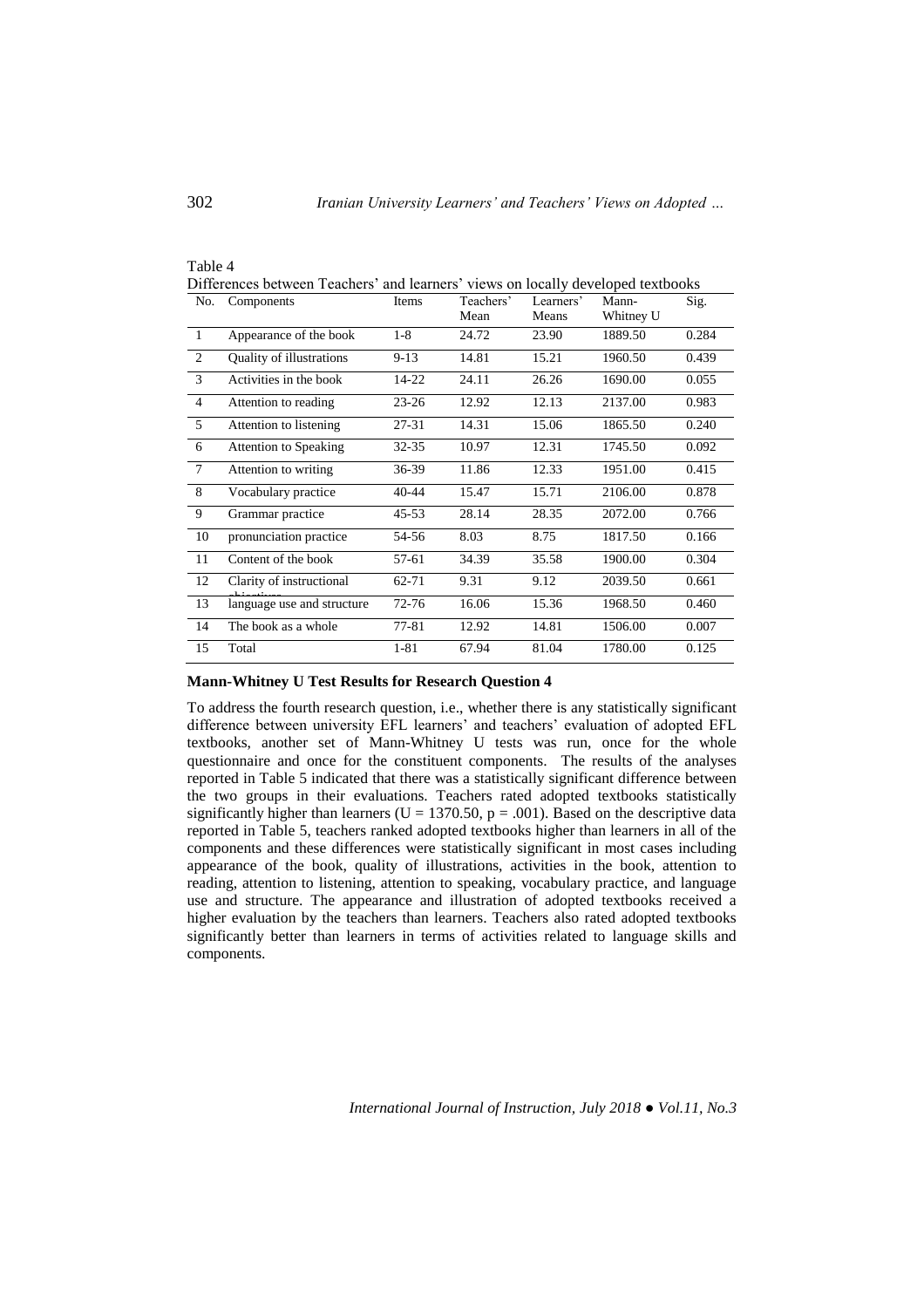#### Table 5

Differences between Teachers' and learners' views on adopted textbooks

|                | No. Components                         | Items     | Teachers'<br>Mean | Learners'<br>Means | Mann-<br>Whitey Uney | Sig. |
|----------------|----------------------------------------|-----------|-------------------|--------------------|----------------------|------|
| $\mathbf{1}$   | Appearance of the book                 | $1-8$     | 29.53             | 26.18              | 1289.50              | .000 |
| 2              | <b>Ouality of illustrations</b>        | $9-13$    | 19.56             | 17.32              | 1345.50              | .001 |
| 3              | Activities in the book                 | 14-22     | 33.84             | 31.39              | 1581.00              | .017 |
| $\overline{4}$ | Attention to reading                   | $23 - 26$ | 15.78             | 13.54              | 1203.00              | .000 |
| 5              | Attention to listening                 | 27-31     | 19.89             | 17.55              | 1338.50              | .001 |
| 6              | Attention to Speaking                  | 32-35     | 15.58             | 14.29              | 1644.00              | .034 |
| $\tau$         | Attention to writing                   | 36-39     | 14.03             | 13.79              | 1998.50              | .540 |
| 8              | Vocabulary practice                    | $40 - 44$ | 19.33             | 17.67              | 1566.00              | .014 |
| 9              | Grammar practice                       | $45 - 53$ | 28.14             | 28.35              | 2072.00              | .766 |
| 10             | pronunciation practice                 | 54-56     | 10.67             | 9.81               | 1721.50              | .072 |
| 11             | Content of the book                    | 57-61     | 41.58             | 39.96              | 1728.50              | .079 |
| 12             | Clarity of instructional<br>objectives | 62-71     | 11.14             | 10.35              | 1625.00              | .027 |
| 13             | language use and structure             | $72 - 76$ | 19.39             | 16.77              | 1167.50              | .000 |
| 14             | The book as a whole                    | 77-81     | 18.36             | 17.64              | 1737.00              | .085 |
| 15             | Total                                  | $1 - 81$  | 99.43             | 71.52              | 1370.50              | .001 |

The results reported in Table 5 indicate that teachers seem more satisfied with the adopted textbooks that they use for teaching English at the university. This is in line with the results reported in Table 4 indicating they rate locally-developed ELT books significantly lower than learners.

### **DISCUSSION AND CONCLUSION**

This study examined self-reported evaluations of Iranian university EFL teachers and learners on two types of textbooks used in Iranian English language education programs: EFL textbooks developed nationally and those adopted from internationally well-known ELT publishers. The survey revealed that ratings for adopted textbooks were higher than those for locally-developed textbooks. The results also showed that both types of ELT textbooks received high ratings on content, grammar, appearance, and learning activities but low ratings on language skills. Teachers rated locally-developed ELT textbooks lower than their students and scores adopted textbooks higher than their learners.

Even though Iranian top curriculum planning authorities (e.g. officials in the Supreme Council of the Cultural Revolution) commonly advocate the use of locally-developed ELT textbooks, the population targeted in this study seems to be dissatisfied with these textbooks. In recent heated debates on ELT materials in newspapers and on national TV channels triggered by the orders given to teachers through related circulars, teachers are frequently advised to opt for locally-developed materials that can be culturally more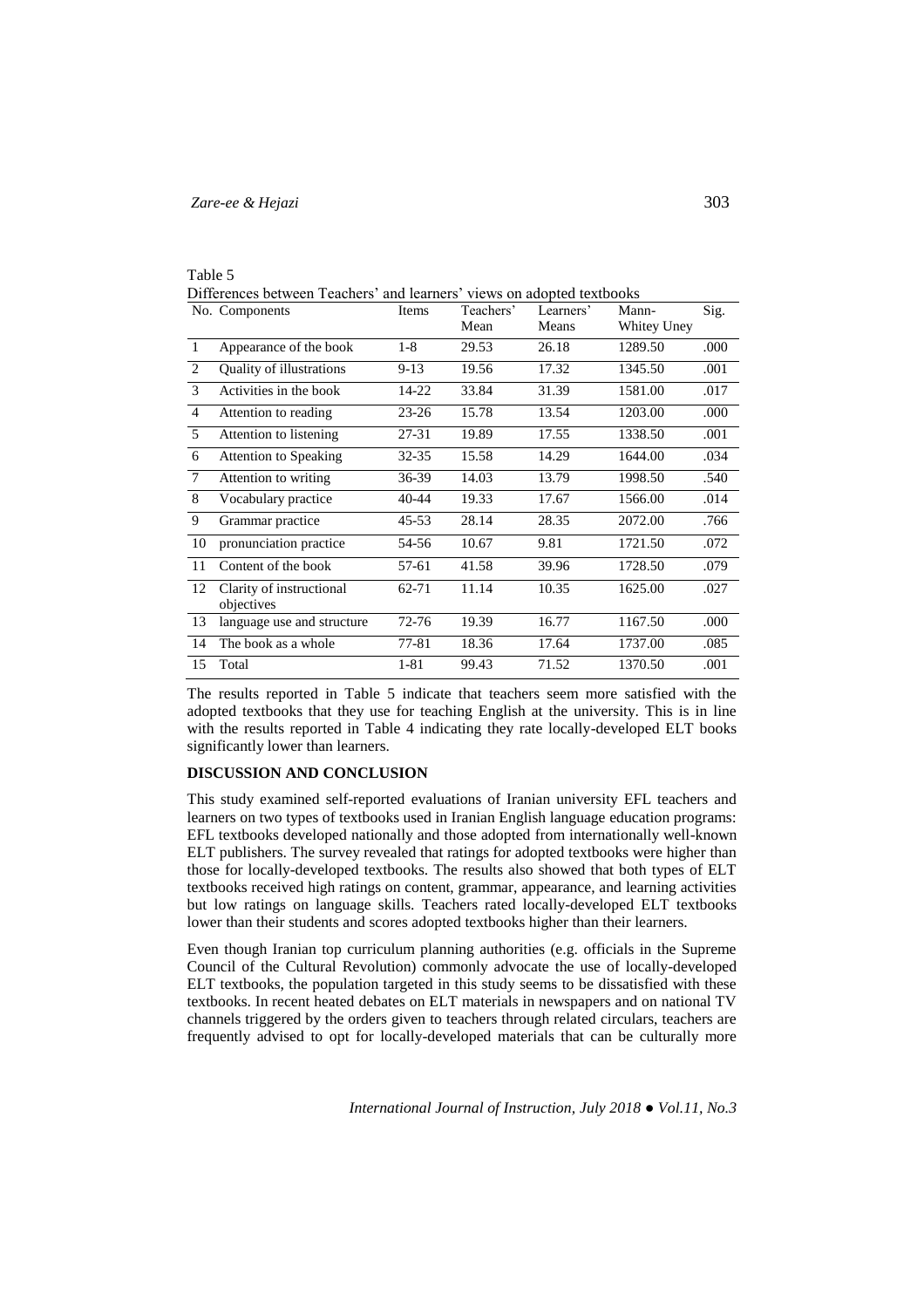appropriate for learners. Based on the data reported here, teachers, nevertheless, tend to prefer ELT materials from global publishers. The authorities seem to be more concerned with the possible cultural influences of ELT materials while consumers may consider their benefits for learning the English language. Our interpretation is that teachers and learners' preference for adopted materials might result from their attention to instructional aspects of textbooks rather than from their resistance to authorities' cultural concerns.

The findings of the study are in line with the results of a similar study by Azizifar, Koosha, and Lotfi (2010) who found that locally-developed EFL textbooks do not provide enough opportunities for learners to practice the language communicatively. Teachers' higher opinion of adopted textbooks is also in line with Abbasian and Hassanoghli's (2011) remarks that such textbooks present learners with an equal balance among all the skills and components of the language. However, the findings of the present study are in sharp contrast with Charles and Pecorari's (2016) view that international textbooks may fail to satisfy the needs of particular groups of learners because they are meant to reach a wide, international audience. Our belief is that developers of globally marketed ELT textbooks usually draw upon greater levels of knowledge, technology, and expertise to produce more customer-friendly materials. Iranian EFL teachers seemingly prefer to sacrifice the local content suitability of national EFL textbooks for the higher ratings of adopted textbooks in different components of textbook evaluation.

Teachers usually confront a dilemma here: on the on hand, they have low-quality ELT materials specifically prepared for their particular local learner population; on the other hand, they have high-quality materials by well-known global publishers intended for a much wider learner population. In high schools, where teachers have no choice, all have to teach locally developed textbooks in the English language classes (Atai, 2013). In university ELT departments, where there are some levels of freedom, teachers prefer to use adopted materials as shown by the results. Future research in this area can comparatively investigate the actual outcomes of the choice of local or adopted textbooks. As Tomlinson (2012) suggests, looking at the final outcomes of a particular pedagogical choice (such as the choice of types of textbooks) can produce beneficial results for teachers and learners.

The findings of the present study suggest that the learners do not discriminate the two types of textbooks as strongly as do their teachers. In our view, the source of textbook evaluation data is of crucial significance. In other words, 'who' evaluates makes a difference. In this study, when learners provided the evaluation data on locallydeveloped textbooks, their views did not significantly differ from those of their teachers in that they rated such books high on grammar and content and low in language skills. However, when they evaluated adopted textbooks, their ratings were significantly lower than their teachers. The findings suggest that internationally marketed EFL textbooks might not have attracted learners as strongly as teachers and that their popularity may be rooted more in teachers' preferences. While preference for the choice of local or adopted textbook might be of interest and researchable, it should be noted that the same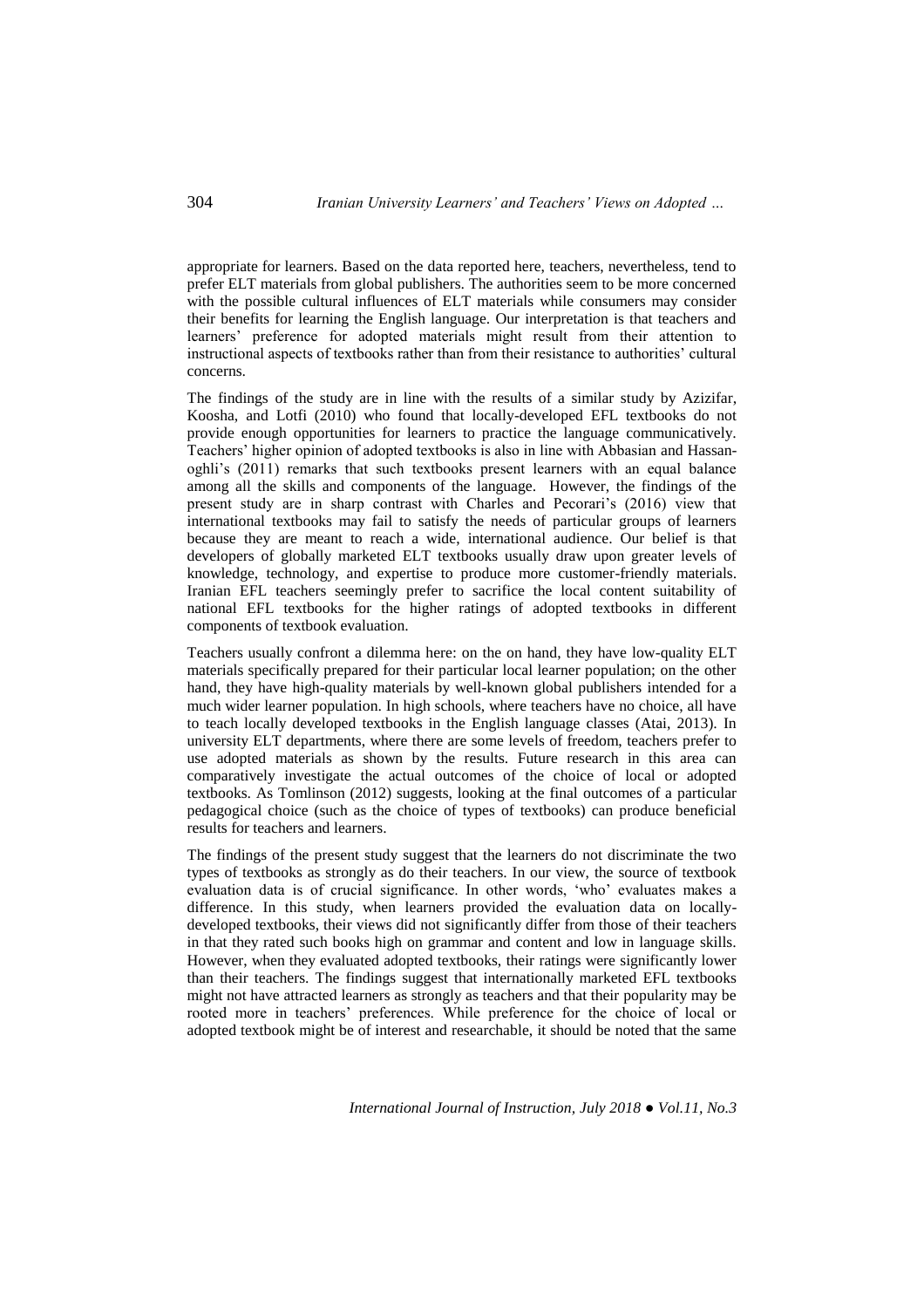material may be (mis)used differently, resulting in different perceptions. It is noteworthy that both learners and teachers perceived both types of textbooks to be strong in the grammar section and weak in attention to pronunciation and the skills of speaking, reading, and writing. This might be due to the fact that in multi-skill international textbooks, the teachers may practically pay undue attention to grammar activities while using the materials. Future studies on single-skill textbooks may further clarify this issue.

#### **REFERENCES**

Abbasian, G. R., & Hassan-oghli, E. (2011). Evaluation of Iranian EFL textbooks: A study of learner-teacher's criteria compatibility. *The Iranian EFL Journal*, *7*(4), 176- 202.

Atai, M. R., & Mazlum, F. (2013). English language teaching curriculum in Iran: Planning and practice. *The Curriculum Journal*, *24*(3), 389-411.

Azizifar, A., Koosha, M., & Lotfi, A. R. (2010). An analytical evaluation of Iranian high school ELT textbooks from 1970 to the present. *Procedia-Social and Behavioral Sciences*, *3*, 36-44.

Allwright, R. L. (1981). What do we want teaching materials for? *ELT journal*, *36*(1), 5- 18.

Appel, J. (2011). Moments of practice: Teachers' knowledge and interaction in the language classroom. In Huttner, Julia, Barbara Mehlmauer-Larcher, Susanne Reichl and Barbara Schiftner (eds), *Theory and Practice in EFL Teacher Education: Bridging the Gap*. Bristol: Multilingual Matters, pp. 38–54.

Crawford, J. (2002). 'The role of materials in the language classroom: Finding the balance'. In J. Richards and W. Renandya (eds) *Methodology in Language Teaching: An Anthology of Current Practice* (pp.80–91). Cambridge: Cambridge University Press.

Charles, M., & Pecorari, D. (2016). *Introducing English for academic purposes*. Routledge.

Cunningsworth, A., (1995). *Choosing Your Coursebook*. Oxford: Heinemann.

Donoghue, F. (1992). *Teachers' guides: A review of their function*: Trinity College Centre for Language and Communication Studies.

Dudley-Evans, T. and St John, M. (1998). *Developments in English for Specific Purposes*. Cambridge: Cambridge University Press.

Ghosn, I. K., (2017). 'No place for coursebook in the very young learner classroom'. In B. Tomlinson (Ed.) *SLA Research and Materials Development for Language Learning* (pp. 50–66). New York: Routledge.

Graci, J. P. (1989). Are Foreign Language Textbooks Sexist? An Exploration of Mobes of Evaluation. *Foreign Language Annals*, *22*(5), 477-486.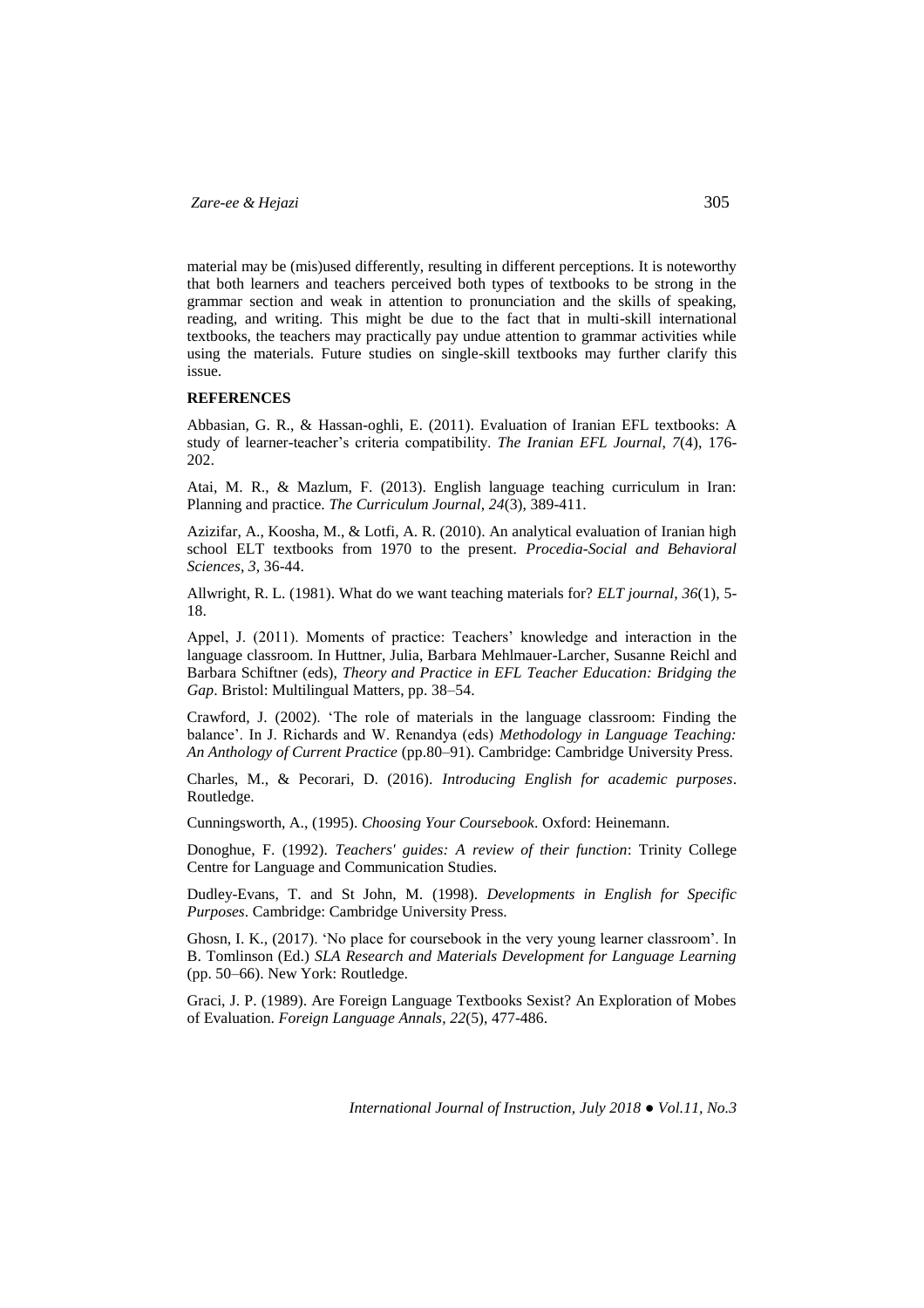Graves, K., (2000). *Designing Language Courses*. Boston: Heinle and Heinle.

Harwood, N. (2005). What do we want EAP teaching materials for? *Journal of English for Academic Purposes*, *4*(2), 149-161.

Hayati, A. M., & Mashhadi, A. (2010). Language planning and language-in-education policy in Iran. *Language problems & language planning, 34*(1), 24-42.

Howard, J. and Major, J. (2004). 'Guidelines for designing effective English language teaching materials'. *Proceedings of the 9*th *conference of the Pan-Pacific Association of Applied Linguistics* (pp.101–9). Retrieved 1 January 2017 from [www.paaljapan.org/resources/proceedings/PAAL9/pdf/Howard.pdf](http://www.paaljapan.org/resources/proceedings/PAAL9/pdf/Howard.pdf)

Hutchinson, T., & Torres, E. (1994). The textbook as agent of change. *ELT journal*, *48*(4), 315-328.

Hutchinson, T., & Waters, A. (1987). *English for specific purposes*. Cambridge University Press.

Islam, C., & Mares, C. (2003). Adapting classroom materials. In Tomlinson, B. (Ed.). *Developing materials for language teaching* (pp. 86-100). A&C Black.

Jordan, R. R. (1997). *English for academic purposes: A guide and resource book for teachers*. Cambridge University Press.

Kramsch, C. J. (1987). Foreign Language Textbooks' Construction of Foreign Reality. *Canadian Modern Language Review*, *44*(1), 95-119.

Krejcie, R. V., & Morgan, D. W. (1970). Determining sample size for research activities. *Educational and psychological measurement*, *30*(3), 607-610.

McGrath, I. (2006). Teachers' and learners' images for coursebooks: Implications for teacher development. *ELT journal*, *60*(2), 171-180.

McGrath, I. (2013). *Teaching materials and the roles of EFL/ESL teachers: Practice and theory*. Bloomsbury Academic.

McGrath, I. (2002). *Materials Evaluation and Design for Language Teaching Edinburgh Textbooks in Applied Linguistics*. Edinburgh University Press.

McKay, S. L., (2012). 'teaching materials for English as an international language*'*. In *Principles and Practices of Teaching English as an International Language* (pp. 70- 83). Bristol: Multilingual Matters.

Ministry of Education. (2002). *Five-year program for English language development*. Tehran, Iran: Ministry of Education.

Mukundan, J., & Ahour, T. (2010). 21 A Review of Textbook Evaluation Checklists across Four Decades (1970–2008). *Research for materials development in language learning: Evidence for best practice*, 336.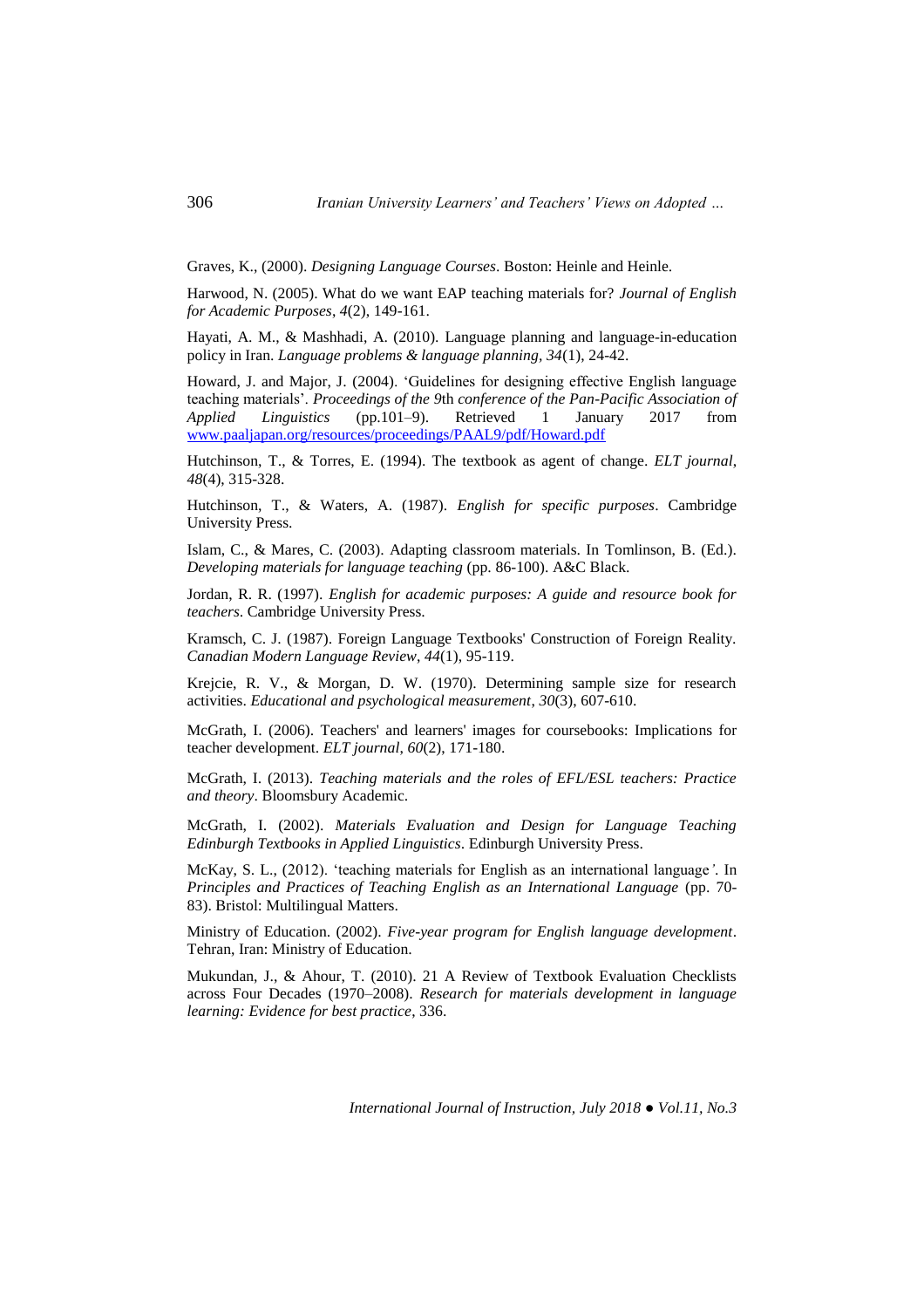Mukundan, J., Nimehchisalem V. & Hajimohammadi R. (2011). Developing an English language textbook evaluation checklist: A focus group study. *International Journal of Humanities and Social Science,* 1(*12*), 100-106.

Nation, I. S. P., & Macalister, J. (2010). *Language curriculum design*. Routledge.

Nunan, D., 1991. *Language Teaching Methodology*. Hemel Hempstead, Herts: Prentice Hall.

Prahbu, N. S. (1987). *Second language pedagogy: A perspective*. Oxford: Oxford University Press.

Porter, D., & Roberts, J. (1981). Authentic listening activities1. *ELT journal*, *36*(1), 37- 47.

Razmjoo, S. A. (2007). High schools or private institutes textbooks? Which fulfill communicative language teaching principles in the Iranian context. *Asian EFL journal*, *9*(4), 126-140.

Richards, J. and Rodgers, T. 1986. *Approaches and Methods in Language Teaching*. Cambridge: Cambridge University Press.

Richards, J. (2001). *Curriculum development in language education.* Cambridge: Cambridge University Press.

Richards, J. C. (2006). Materials development and research—making the connection. *RELC Journal*, *37*(1), 5-26.

Richards, J. C. (2014). The ELT Textbook. In *International Perspectives on Materials in ELT* (pp. 19-36). Palgrave Macmillan UK.

Richards, J. C. (1993). Beyond the text book: The role of commercial materials in language teaching. *RELC journal*, *24*(1), 1-14.

Richards, J., 1998. 'Textbooks: Help or hindrance?' In *Beyond Training* (pp.125–40). Cambridge: Cambridge University Press.

Richards, J. C., 1985. Planning for proficiency. *Prospect 1(2)*, pp. 1-17

Richards, J. C. (2001) The role of textbooks in a language program. Retrieved from <http://www.professorjackrichards.com/pdfs/role-of-textbooks.pdf>

Richards, J. C., 2012. 'the ELT textbook*'*. In *International Perspectives on Materials in ELT* (pp. 19-36). New York: Palgrave Macmillan.

Shawer, S. F. (2010). Classroom-level curriculum development: EFL teachers as curriculum-developers, curriculum-makers and curriculum-transmitters. *Teaching and Teacher Education*, *26*, 173–184.

Stoller, F., & Robinson, M. (2014). An interdisciplinary textbook project. In N. Harwood (Ed.), *English language teaching textbooks: Content, consumption, production* (pp. 262–298). Basingstoke, UK: Palgrave Macmillan.